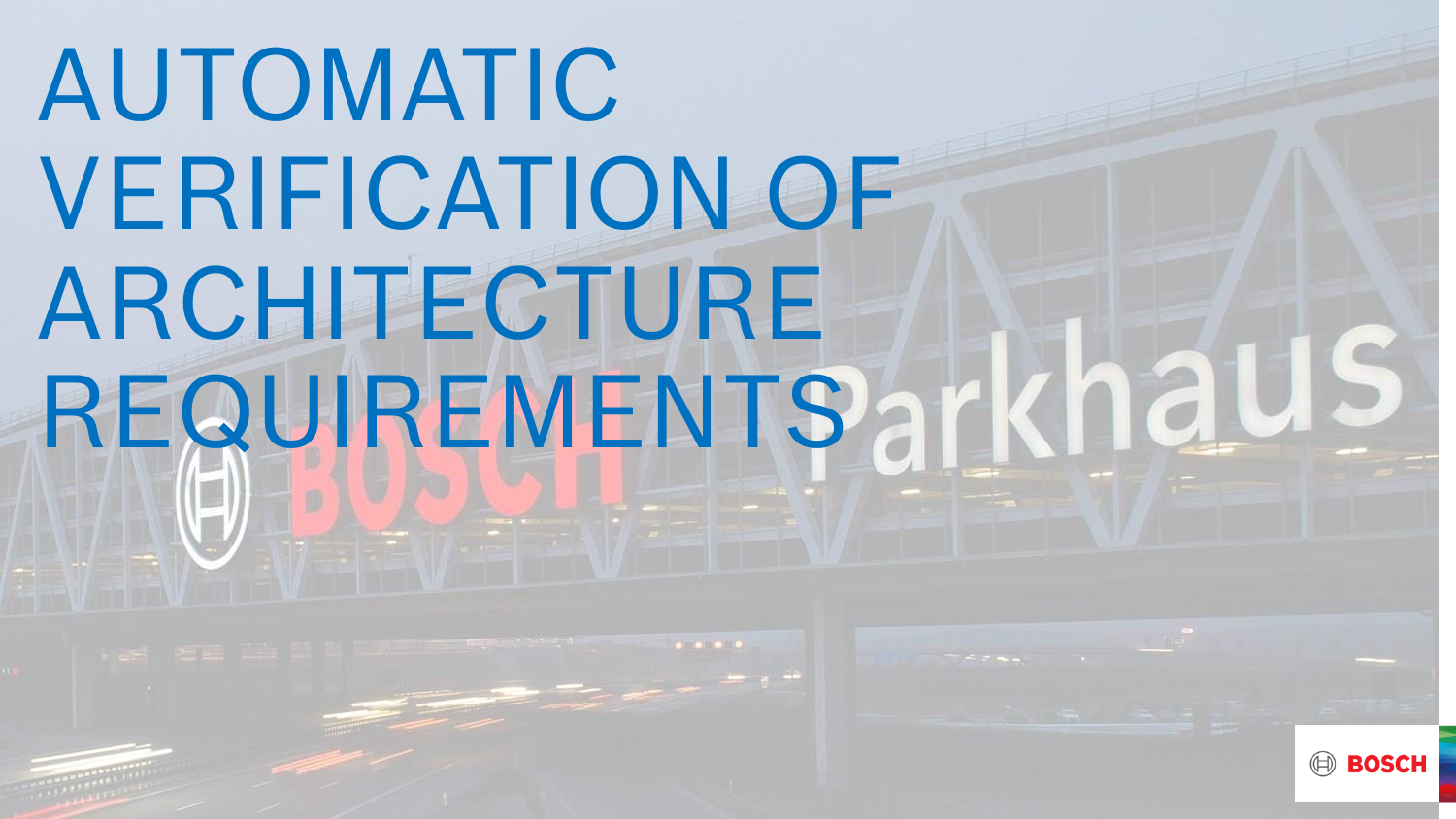### **Content** Automatic Verification of Architecture Requirements

- ▶ Background *Paradigm shift towards "Continuous Software Engineering"*
- ▶ Problem Statement *Pile of Guidelines, Trainings, Focus*
- ▶ Solution

*Automation and Short Feedback-loop*

Summary: When shifting to agile, continuous software engineering we automate more. However many nonfunctional requirements, like architecture requirements are still given to the developers as a pile of documents. These can also be automated with a short feedback-loop.

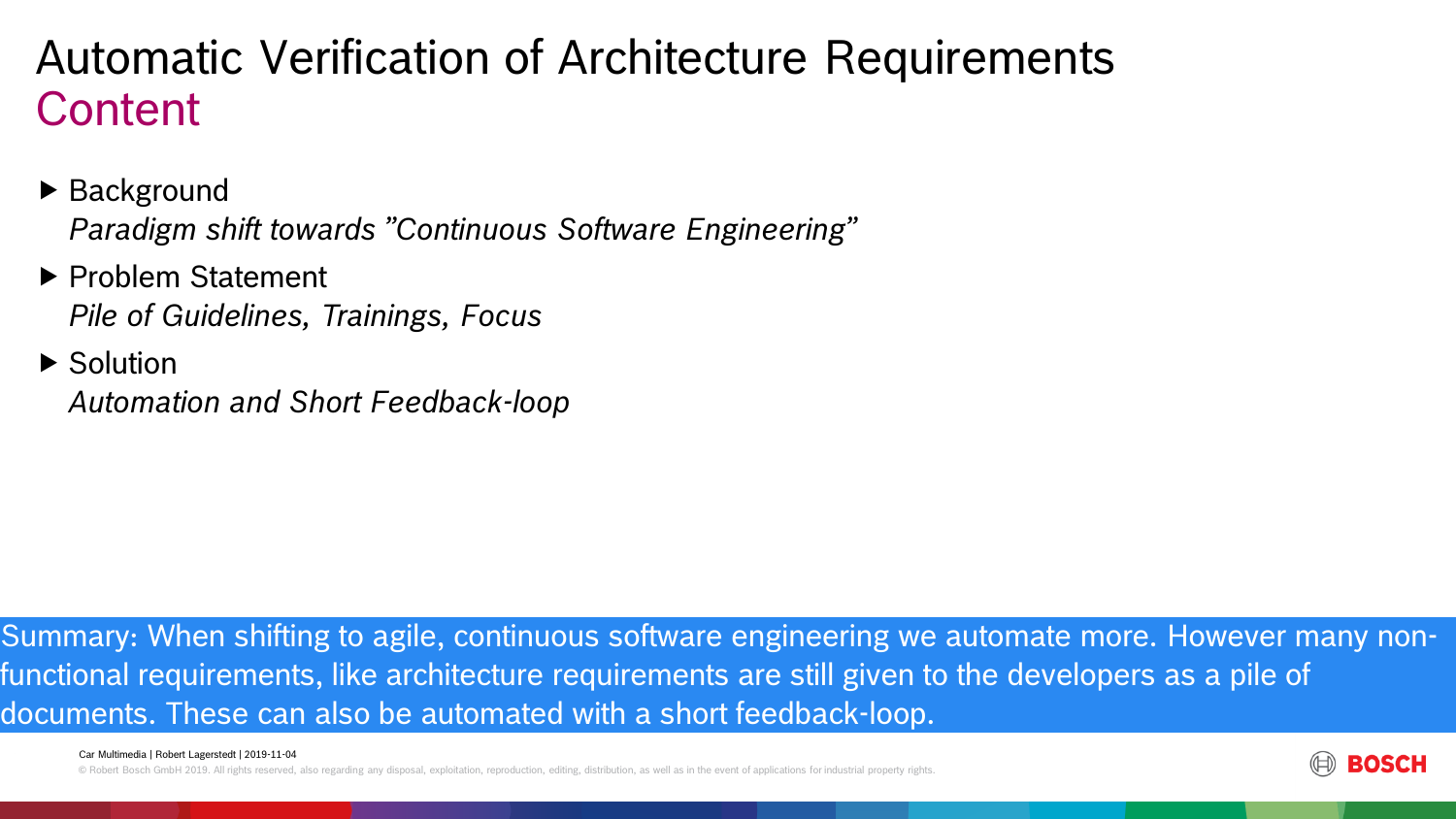# Test of functional and non-functional requirements Background



Non-functional tests like performance, security, open source legal compliance, etc. must be performed for every added or changed feature.

Car Multimedia | Robert Lagerstedt | 2019-11-04 3

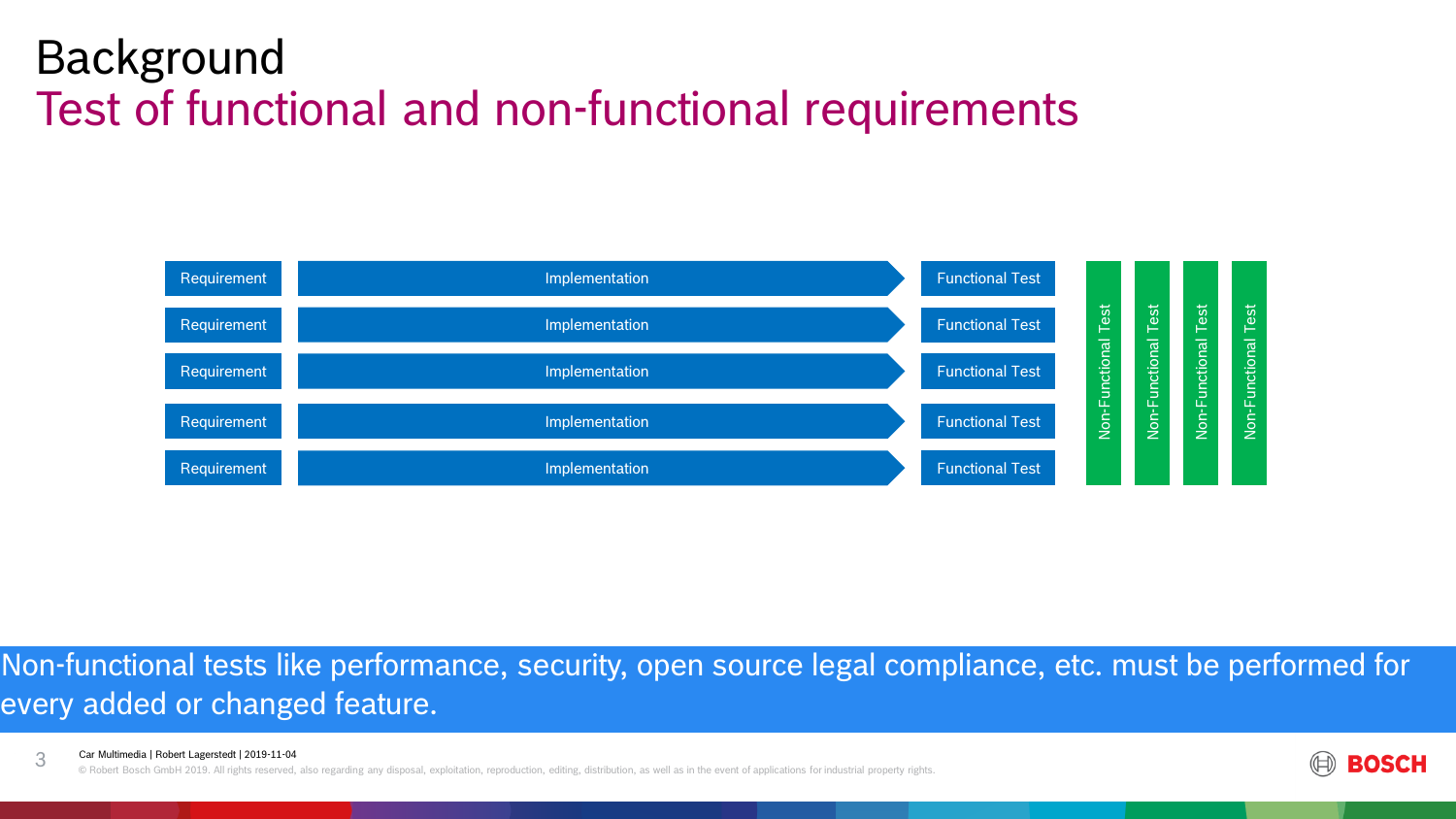

Modern agile software development is running in iterations with automation and short feedback-loops. The developer makes sure the code is integrated, tested and quality assured.

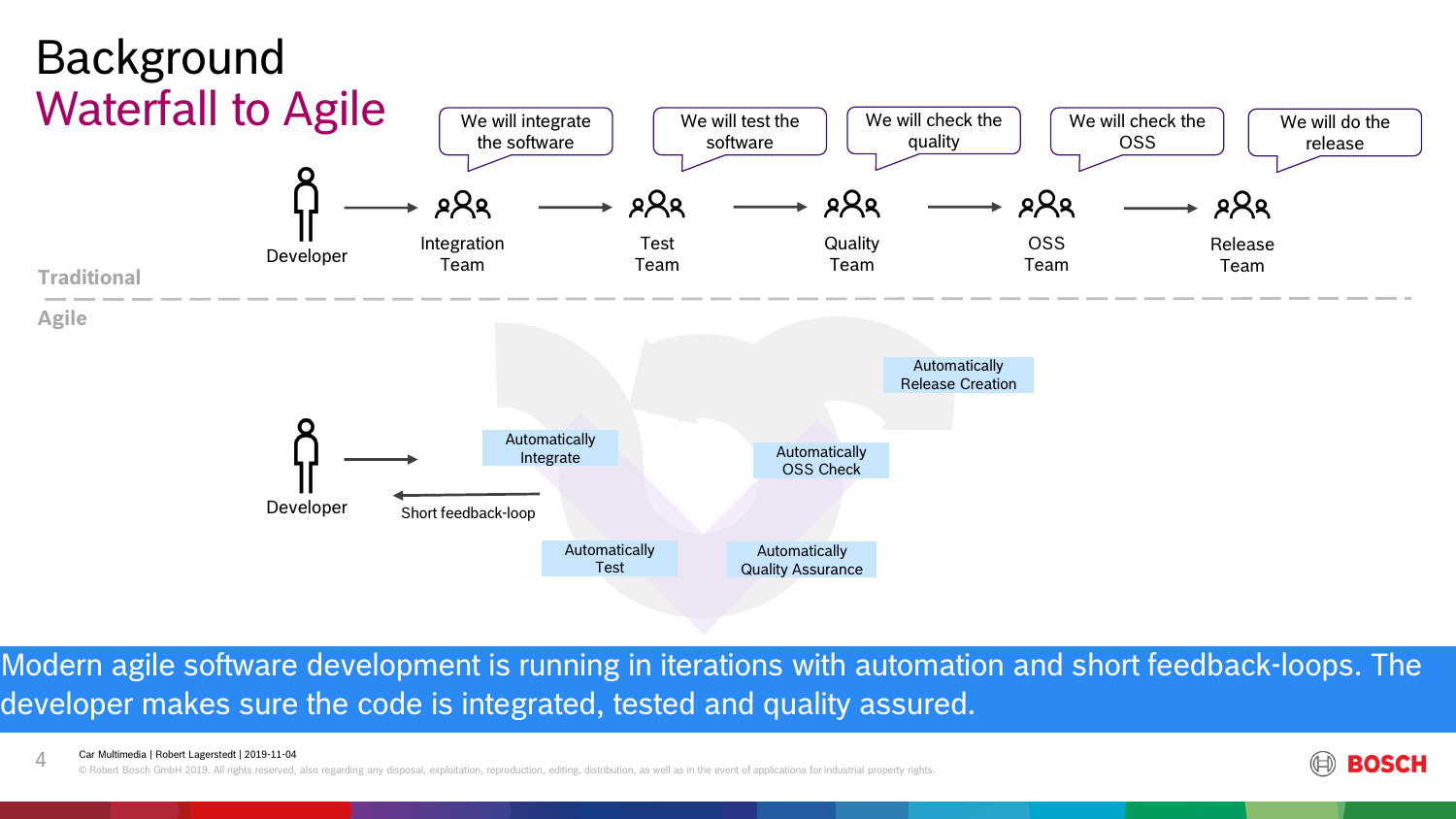# Examples of Automation Background

- $\blacktriangleright$  Integration
	- $\triangleright$  Automatic continuous integration in Git/Gerrit/Jenkins
- $\blacktriangleright$  Test
	- Automatic verification of unit-test results and code coverage
	- ▶ Automatic validation of requirements through system-tests
- ▶ Quality Assurance
	- $\blacktriangleright$  Automatic verification of boot performance
	- $\blacktriangleright$  Automatic verification of memory budget
- $\triangleright$  OSS
	- ▶ Automatic scan of code in Black Duck<sup>®</sup>

Several integration, test and quality assurance activities are automated. This makes it possible to have fast short feedback-loops to the developer.

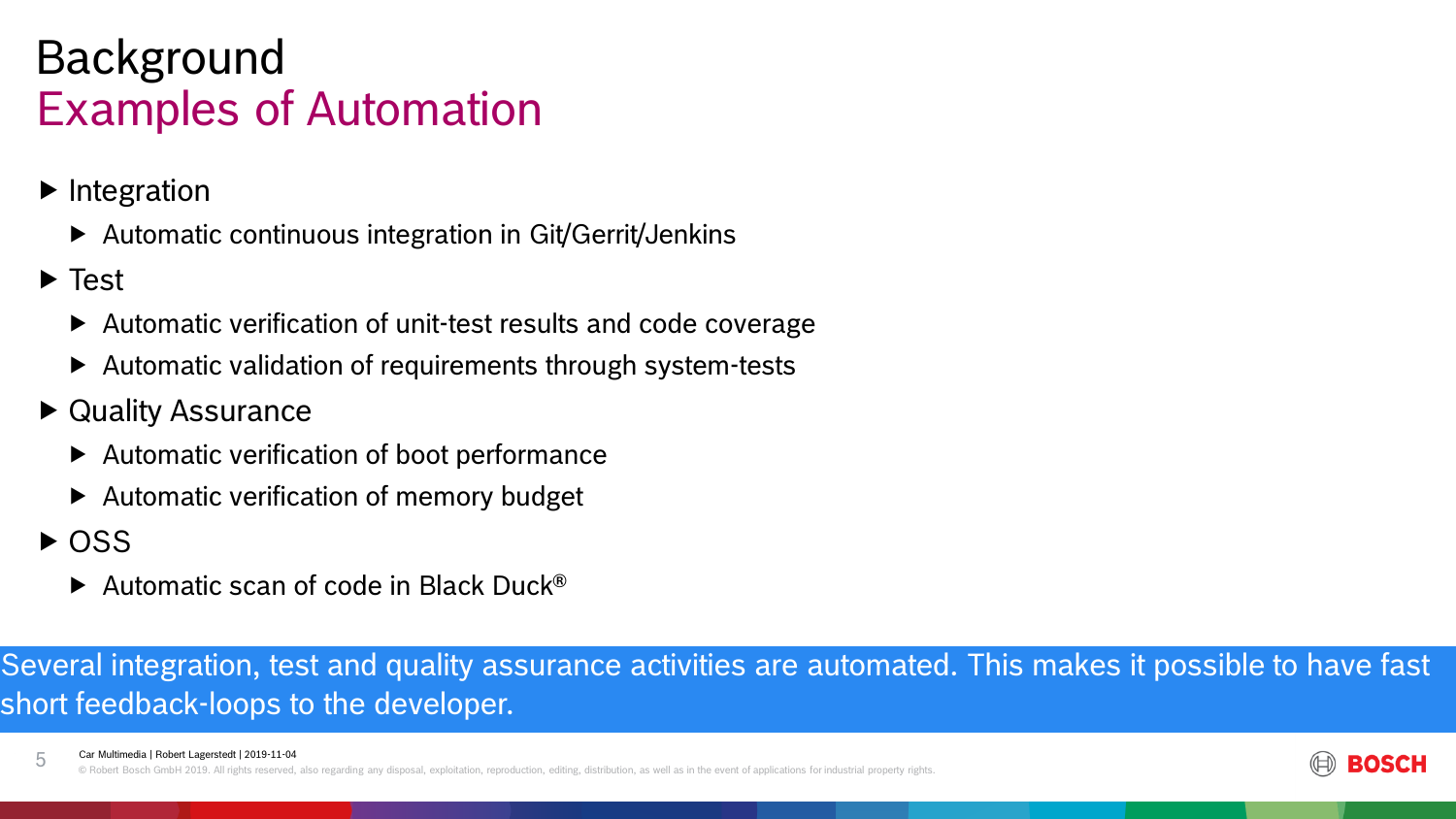## But what about Architecture Rules and Guidelines? Problem Statement



The architecture rules, models and guidelines are usually not checked automatically. Instead a large pile of guideline documents and architecture diagrams are given to the developers.

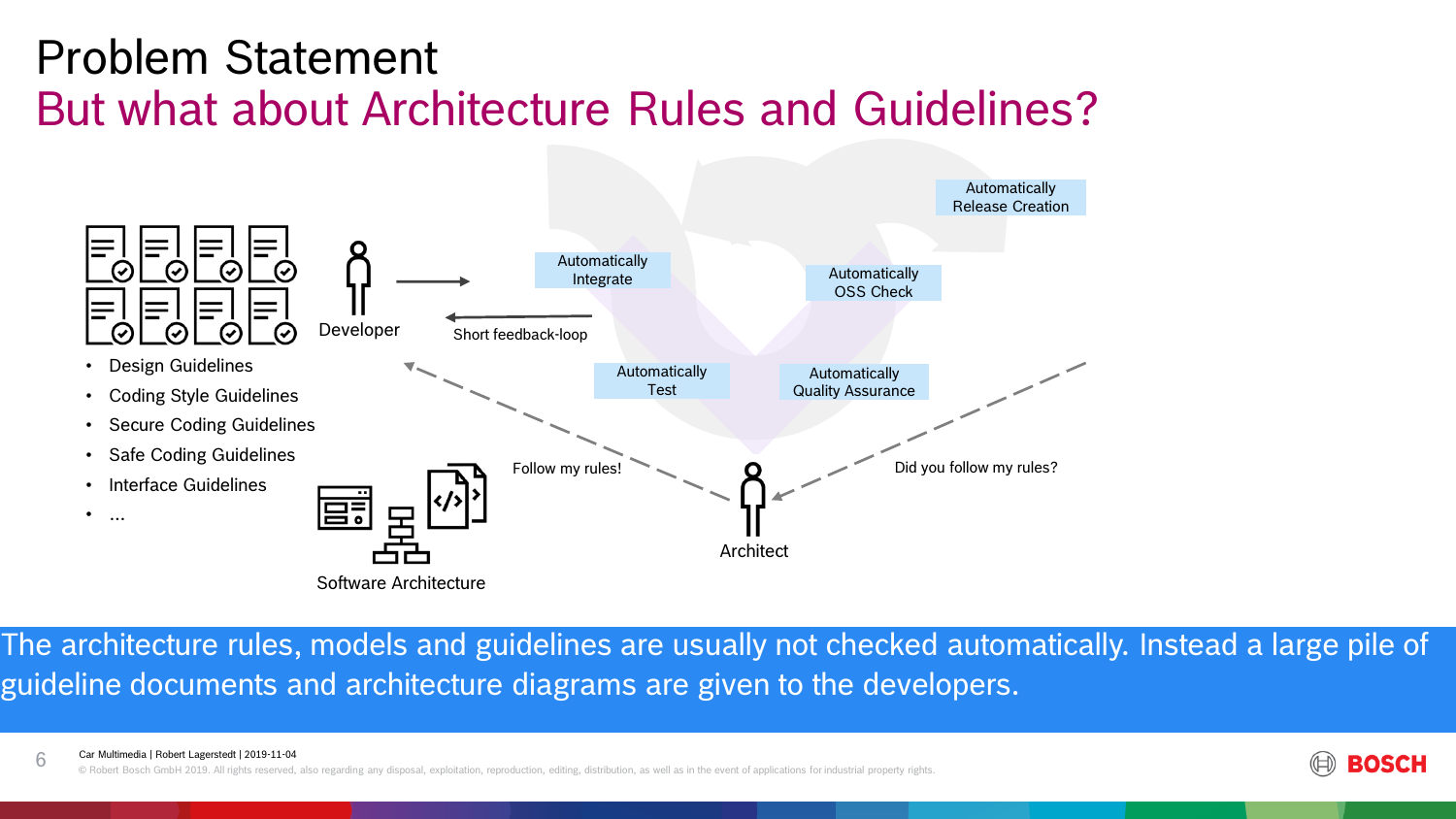#### Pile of guidelines and architecture documents Problem Statement

- $\blacktriangleright$  It is hard for a developer to keep all details in their head all the time
- When one area is facing issues (like security) other areas tend to be missed
- $\triangleright$  The architect writing the guidelines spend much time presenting and train the developers
- ▶ Model/Code GAP becomes large
- $\triangleright$  It might be a long time until feedback is given

#### This causes several problems and extra effort both for the developers and the architects.

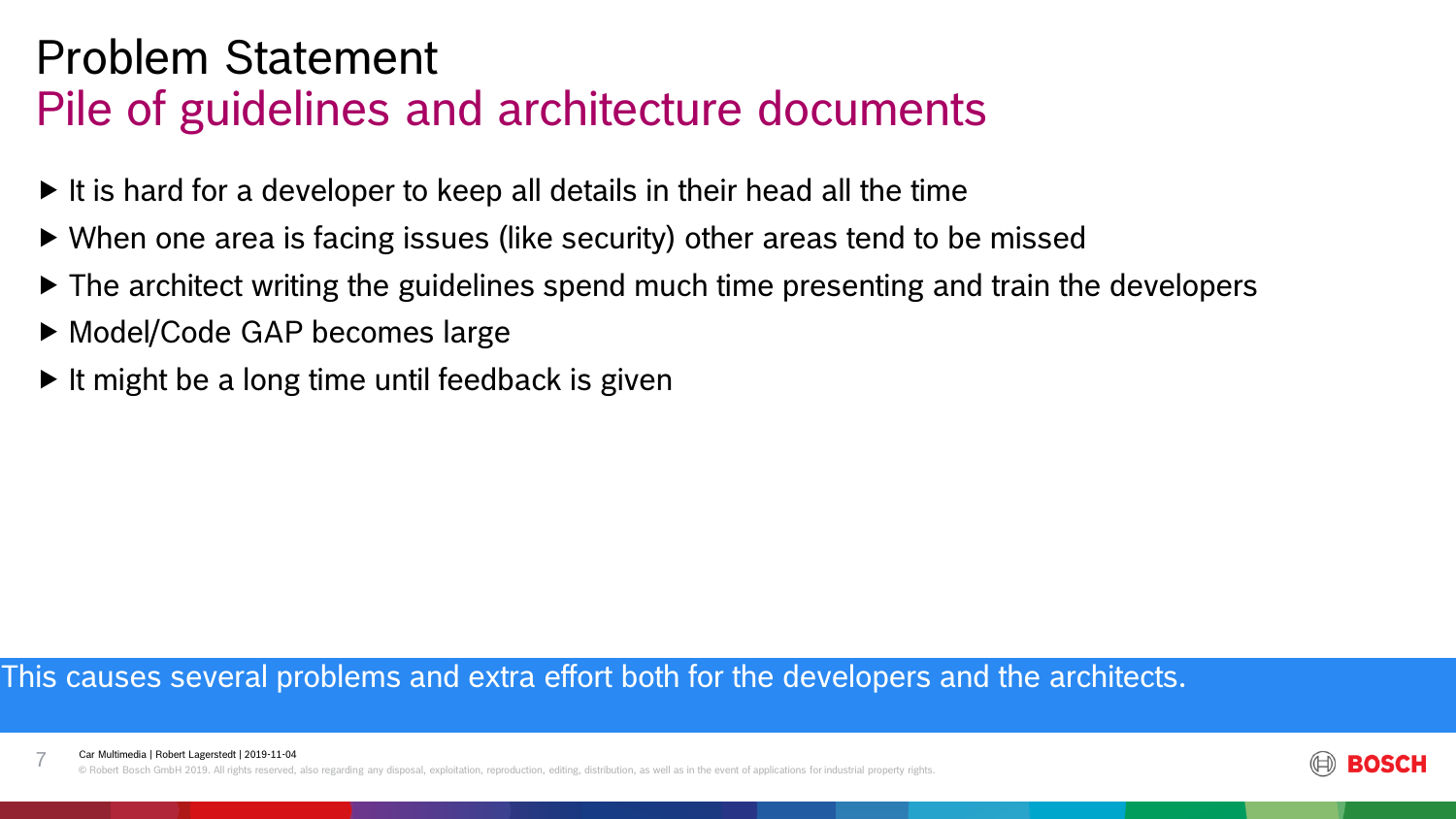# Automate the Validation of Guidelines and Models Solution



Use the toolchain to create a feedback loop for the developers. The feedback loop will increase developer knowledge, prevent mistakes and automatically govern the changes.

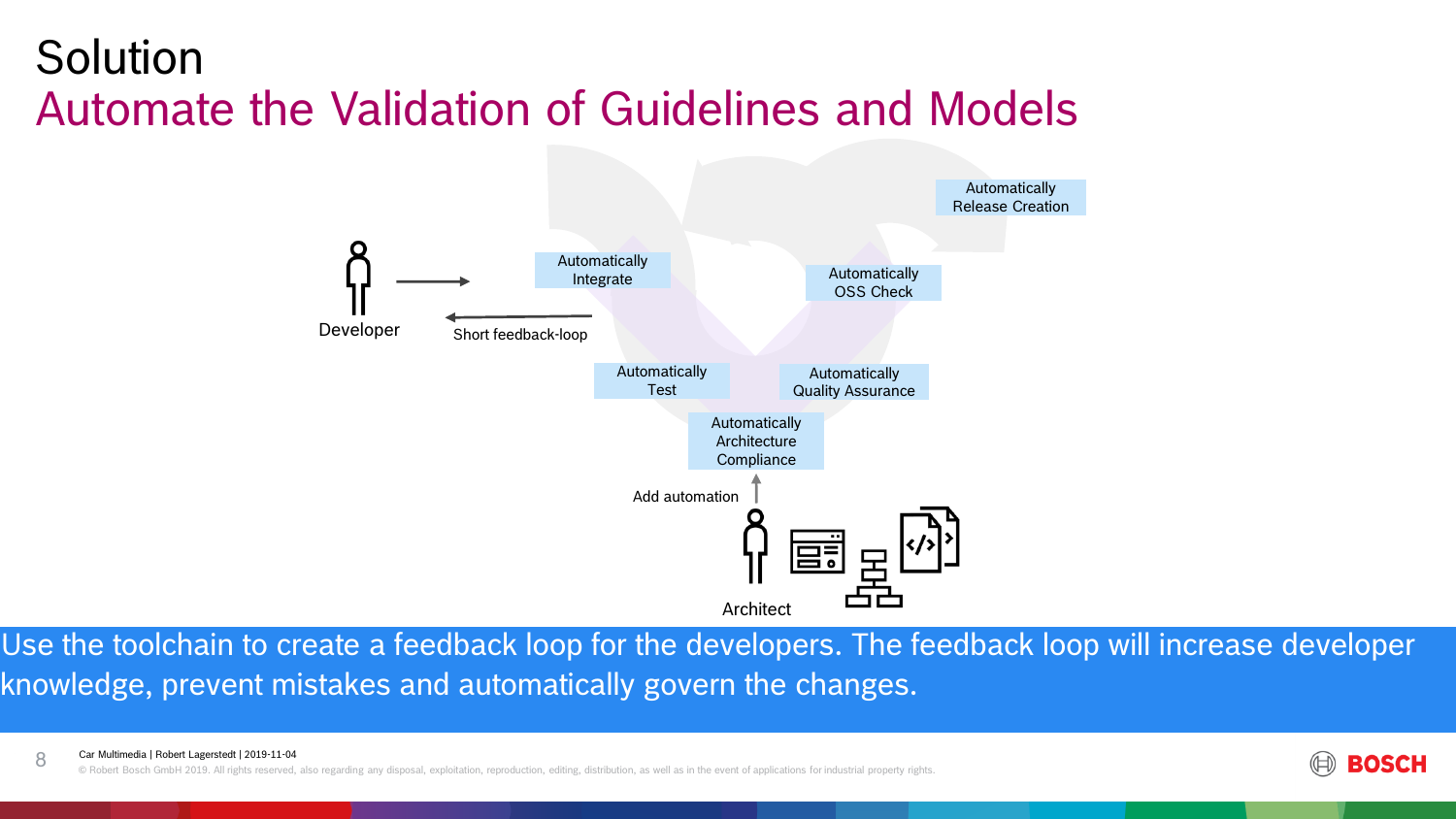# THANK YOU

Robert Lagerstedt

robert.lagerstedt@se.bosch.com



https://www.linkedin.com/in/robertlagerstedt/



9